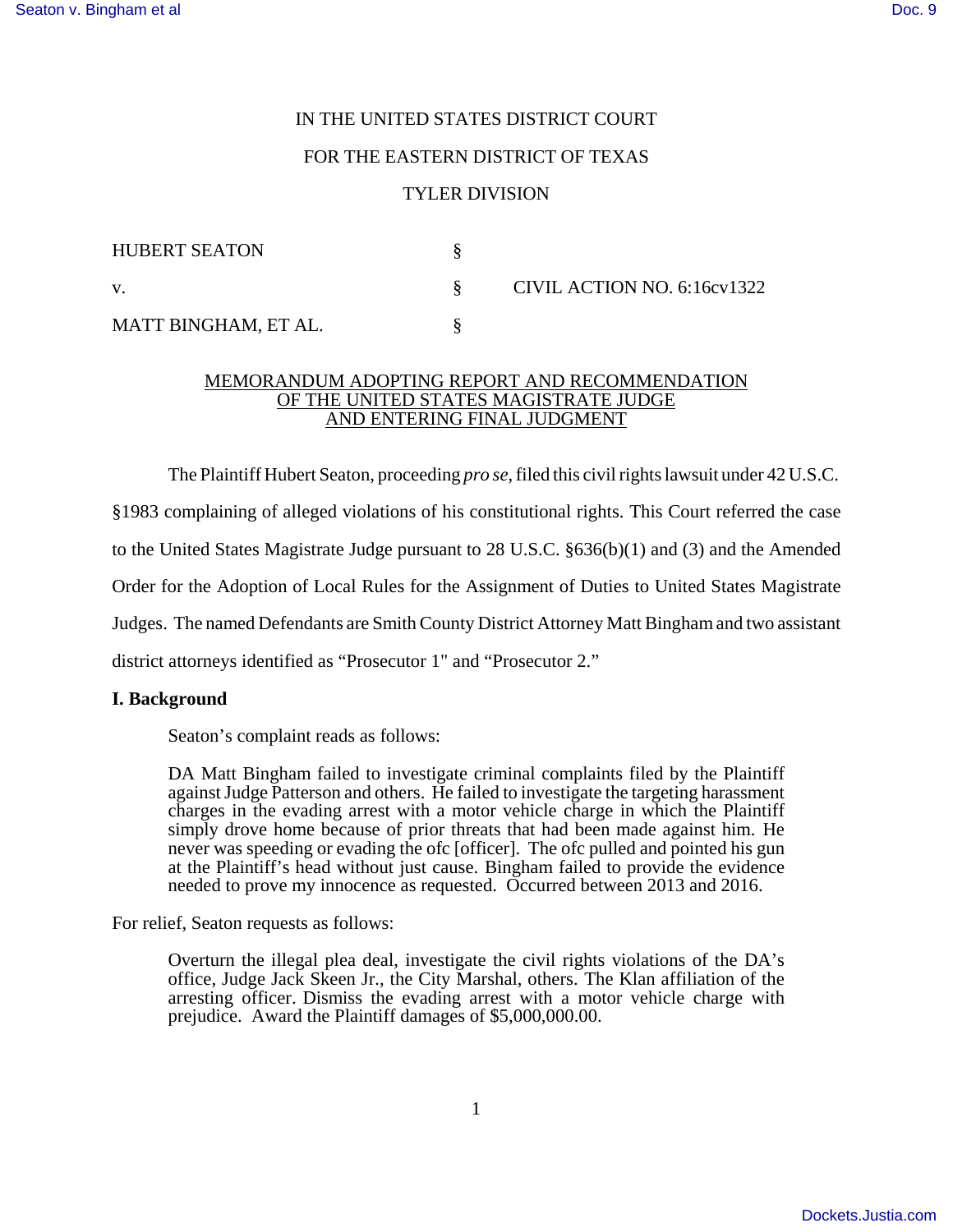On May 2, 2016, according to Smith County records, Seaton pleaded guilty to and was convicted of evading arrest or detention with a vehicle, receiving a fully probated sentence of 10 years in prison. Seaton did not appeal this conviction, nor has he sought state habeas corpus relief.

## **II. The Report of the Magistrate Judge**

After review of the pleadings, the Magistrate Judge issued a Report recommending that the lawsuit be dismissed. The Magistrate Judge observed that a district attorney and his assistants have absolute immunity from claims for monetary damages for any actions taken pursuant to their role as prosecutors in preparing for the initiation of judicial proceedings and in preparing the State's case. This immunity extends to the prosecutor's actions in initiating, investigating, and pursuing a criminal prosecution. The Magistrate Judge concluded that Seaton's claims for monetary damages are barred by prosecutorial immunity.

While Seaton complained that Bingham did not investigate criminal charges which he, Seaton, filed, the Magistrate Judge determined that this claim lacked merit because there is no right to have another person criminally prosecuted. To the extent Seaton complained of the legality of his conviction, the Magistrate Judge stated that such a claim sounds in habeas corpus, but Seaton has not exhausted his state court remedies. The Magistrate Judge therefore recommended that the lawsuit be dismissed as frivolous and for failure to state a claim, with prejudice as to any monetary relief sought, but without prejudice as to Seaton's right to challenge his conviction through any lawful means.

### **III. Seaton's Objections**

In his objections, Seaton argues that the State had no legal jurisdiction, rendering the charges and his plea deal illegal and invalid. He asserts that because the State had no legal jurisdiction, he is not obligated to seek state habeas corpus relief. Furthermore, Seaton contends that where there is no jurisdiction, there is no absolute immunity from suit.

Seaton maintains that Bingham had "a legal and moral obligation" to investigate the charges against Judge Patteson. He states that there would never have been a prosecution had Bingham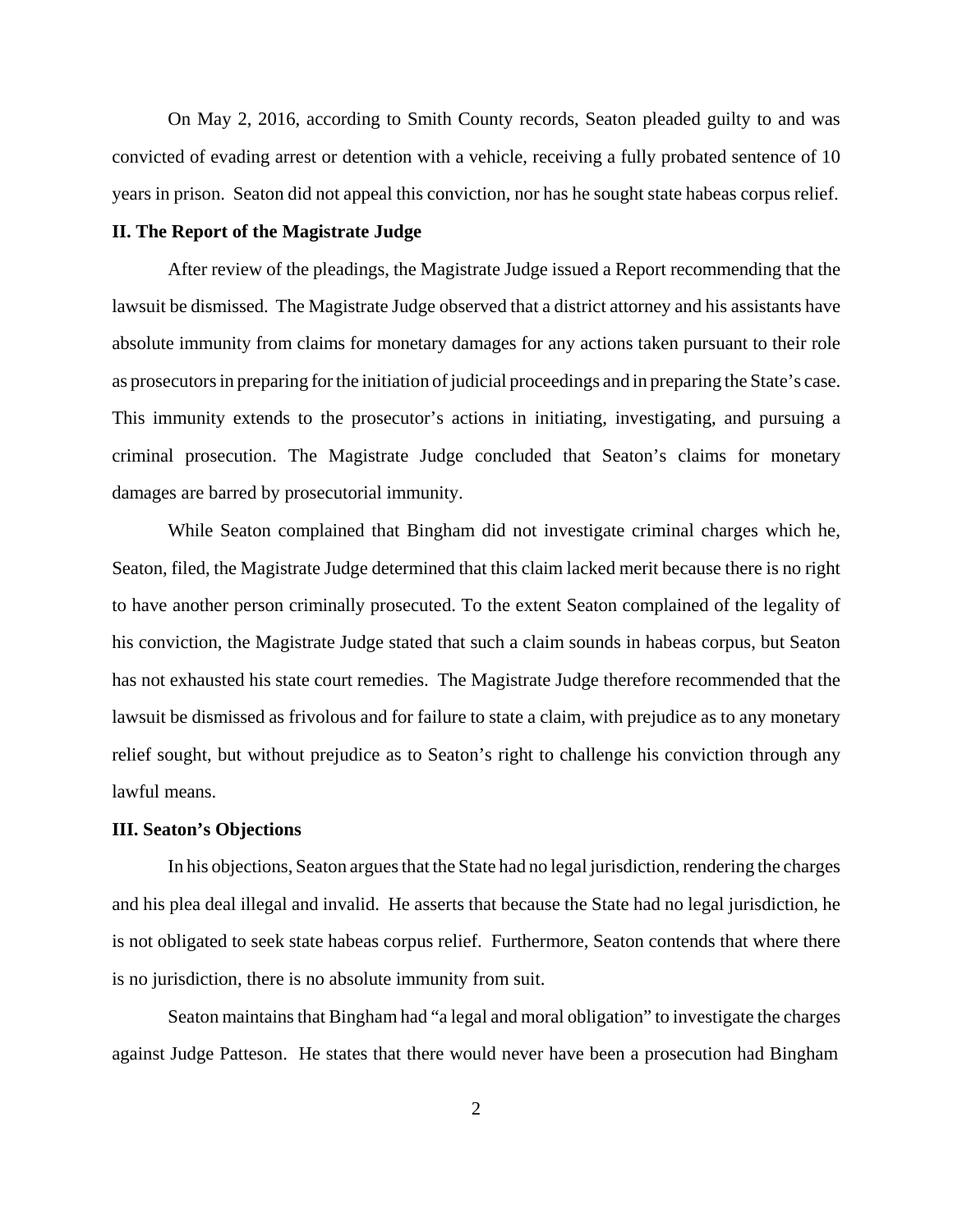performed his duties because the District Attorney had a moral and legal obligation to establish legal jurisdiction, but chose not to do so.

Seaton attaches as exhibits a copies of newspaper articles concerning charges brought against County Judge Joel Baker alleging violations of the Texas Open Meetings Act, but he fails to explain how these are pertinent to his case. He also attaches a statement by an individual named Benny Young attesting that Seaton gave him a puppy after receiving a ticket. He indicates that the puppy often ran away from home and returned to Seaton's house. Seaton notified Young that the City of Tyler Animal Control wanted the dog, and Young gave the dog to them, but Animal Control did not tell Young why they took his dog.

Seaton stated in his objections that he would provide more cause not to dismiss his case in a few days, but he did not do so. A month after filing the objections, Seaton filed a motion for appointment of counsel Two months after that, Seaton filed a motion asking that the federal court order Bingham to show proof of legal jurisdiction. He again states that he can prove the State lacked jurisdiction, but offers nothing to substantiate this assertion.

### **IV. Discussion**

The Supreme Court has explained that a prosecutor's absolute immunity will not be stripped because of action which was in error, was done maliciously, or was in excess of his authority; instead, the prosecutor will be subject to liability only when he has acted in the clear absence of all jurisdiction. *Stump v. Sparkman*, 435 U.S. 349, 356-57, 98 S.Ct. 1099, 55 L.Ed.2d 331 (1978).

Seaton does not make clear which prosecution he complains of. He refers in his complaint to a charge of evading arrest, but in his objections, Seaton discusses a prosecution in municipal court for failing to vaccinate a dog. *See Seaton v. Tyler Municipal Court, et al.*, civil action no. 6:16cv1271 (complaining that Judge Patteson allowed an illegal prosecution regarding Plaintiff's unvaccinated dog); *Young, et al. v. Animal Control Department, et al.*, civil action no. 6:17cv23 (lawsuit by Seaton and Benny Young complaining that theCity of Tyler AnimalControl Department confiscated Benny Young's dog without explanation); *Seaton v. Kenison, et al.*, civil action no.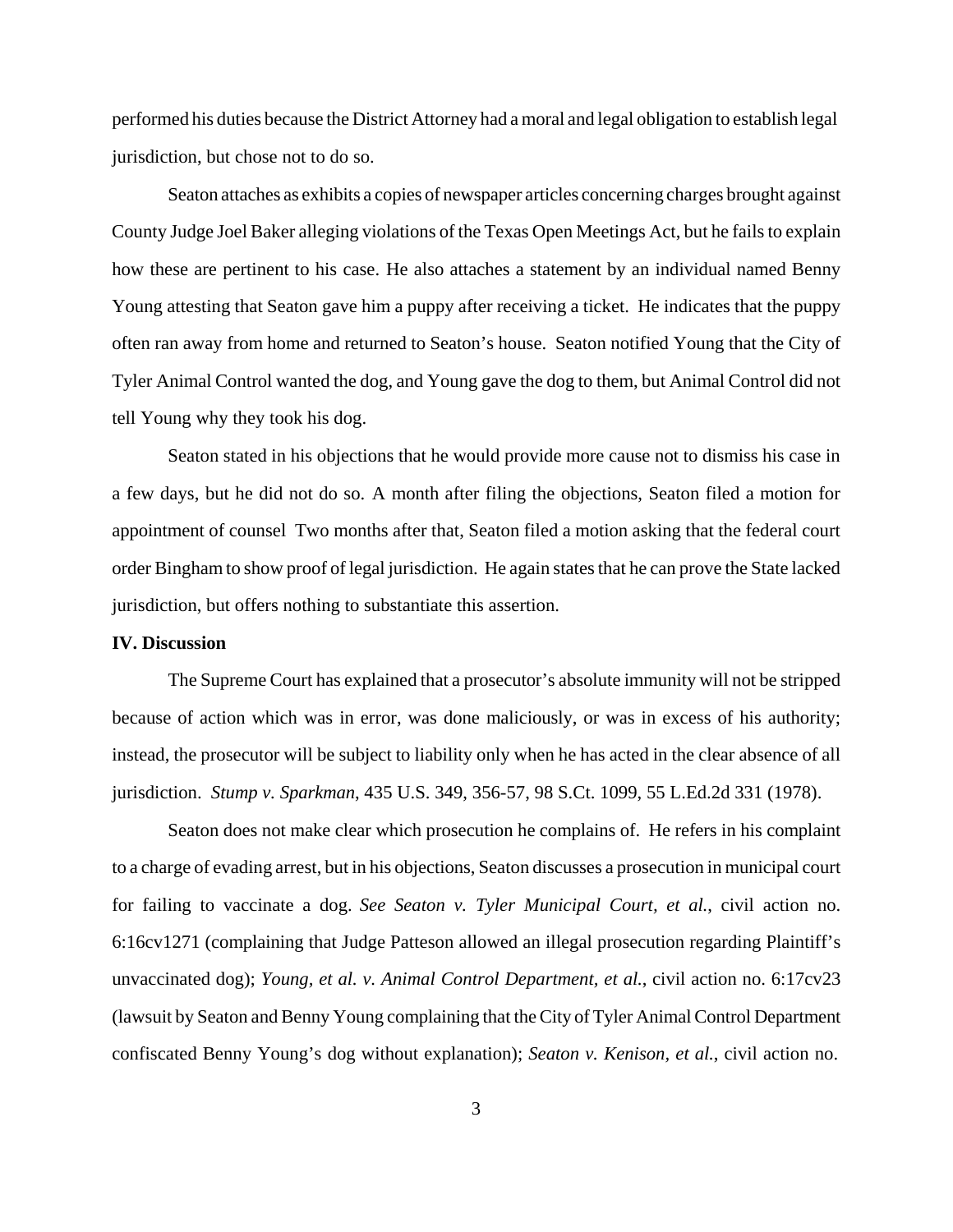6:16cv1318 (lawsuit against animal control officer Deb Kenison for issuing him an illegal dog vaccination ticket and committing perjury at his trial on the charge); *Seaton v. Director, Smith County Probation*, civil action no. 6:17cv36 (habeas corpus petition challenging illegal dog vaccination ticket). *Compare Seaton v. Chambliss, et al.*, civil action no. 6:16cv1319 (lawsuit against City Marshal Chambliss alleging an unjust arrest for the offense of evading arrest with a motor vehicle); *Seaton v. Director, Smith County Probation*, civil action no. 6:17cv37 (habeas corpus petition challenging conviction for evading arrest with a motor vehicle).

While Seaton does not specify the conviction to which he refers, his objections fail in any event because he has offered nothing to suggest that the prosecutors acted in the clear absence of all jurisdiction in either of these prosecutions. *See Kerr v. Lyford*, 171 F.3d 330, 339 (5th Cir. 1999), *abrogated in part on other grounds by Castellano v. Fragozo*, 352 F.3d 939, 948-49 (5th Cir. 2003); *Champluvier v. Couch*, 309 F.App'x 902, 2009 U.S. App. LEXIS 2690, 2009 WL 320829 (5th Cir., February 10, 2009).

Seaton argues that Bingham had "a moral and legal obligation" to investigate the charges he filed against Judge Patteson, but offers no basis for this assertion. The Magistrate Judge correctly determined that Seaton has no constitutional right to have other persons criminally prosecuted. *Oliver v. Collins*, 914 F.2d 56, 60 (5th Cir. 1991). Seaton has not shown that he is entitled to appointment of counsel. *Ulmer v. Chancellor*, 691 F.2d 209, 212 (5th Cir. 1982). His objections are without merit.

#### **V. Conclusion**

The Court has conducted a careful *de novo* review of those portions of the Magistrate Judge's proposed findings and recommendations to which the Plaintiff objected. *See* 28 U.S.C. §636(b)(1) (district judge shall "make a *de novo* determination of those portions of the report or specified proposed findings or recommendations to which objection is made.") Upon such *de novo* review, the Court has determined the Report of the Magistrate Judge is correct and the Plaintiff's objections are without merit. It is accordingly